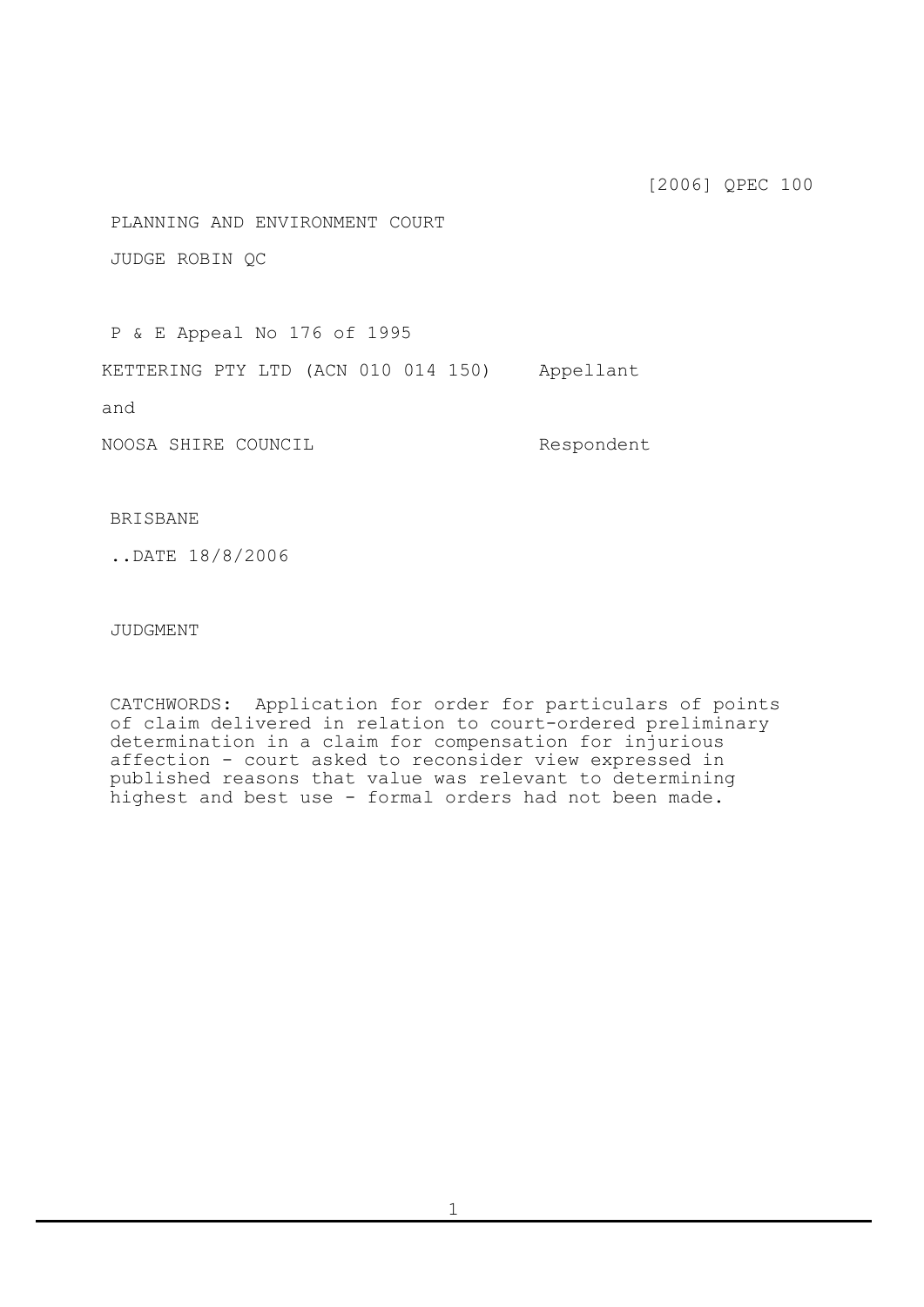HIS HONOUR: The parties are back before the Court after the failure of the appellant to satisfy the Council that its efforts, subsequent to the publication of reasons to the parties on the 23rd of March this year, are an adequate provision of the particulars which those reasons suggested ought to be provided.

In some respects, Mr Hughes, for the Council, appears to accept that the exercise of seeking particulars has borne fruit: for example, in paragraph 8(f) of the "appellant's response to respondent's request for further and better particulars and points of claim" of 6 April 2006, which mentions "the absence of any site-specific restrictions on the density or location of development on the land under the planning scheme" in relation to a request for material facts alleged to support the allegation that the highest and best use is the one pleaded in the points of claim.

A mystery adverted to in the reasons as to whether a statement in an affidavit of a Council officer, Mr Weychardt, is relied on as an admission by the Council has been cleared up in the affirmative.

The appellant remains resistant to giving any particulars of value in dollar amounts - understandably, I suppose, wanting to preserve an advantage perceived in Judge Wilson's having been persuaded, against the Council's urging, to order a preliminary hearing.

2 JUDGMENT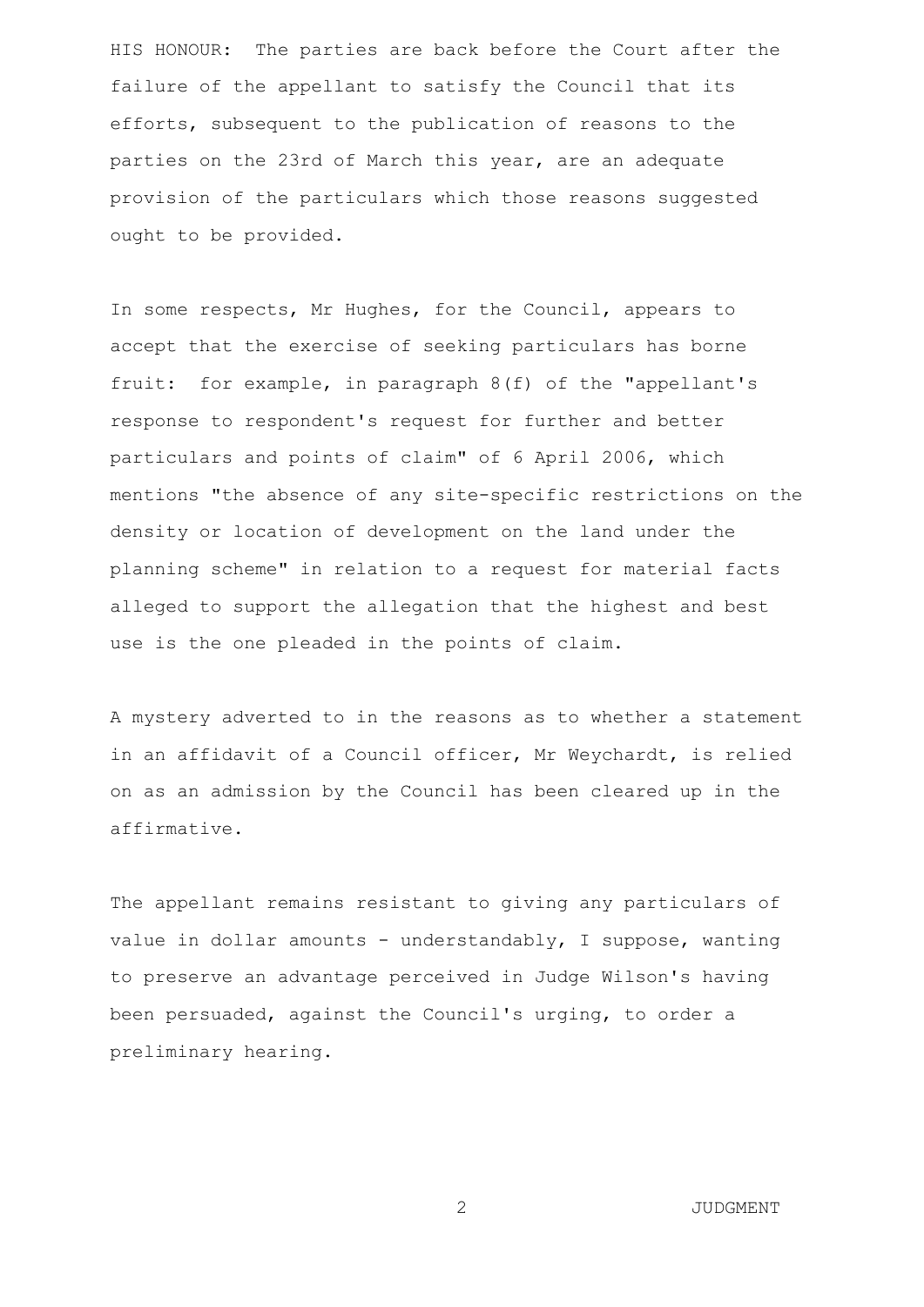Central to the reasons published on the 23rd of March this year is my view, which may or may not be heretical, that value is, in principle, relevant in determining both the "highest and best use" of land. This, as Mr Hughes reminds us today, is a concept not found in relevant legislation providing for compensation where the value of land is adversely affected by changes in planning arrangements, which is supposed to have happened here by the adoption of Development Control Plan Number 1, Noosa Hill, in September 1991.

Mr Hinson invites the Court to reconsider, and in particular on the basis of much fuller reference to the decision of Jacobs J in Adelaide Clinic Holdings Pty Ltd -v- Minister for Water Resources (1988) 65 LGRA 410. On 17th of March, reference had not gone beyond the passage at page 415 set out in the reasons at paragraph [5]. An injustice might have been done to the learned Judge by ascribing to him a view that commercial uses could be taken as fetching a higher price for unit area than residential uses.

What his Honour was doing at that part of his reasons was disapproving the approach of the Minister's valuer of advancing an alternative valuation approach in a resumption case, in which the Judge was required to assess value and not simply identify highest and best use, of comparing notional value for a commercial use and/or residential use. The land was available only for residential uses, relevantly.

However, an interesting feature of the case was that the applicant for compensation had proposed not residential

3 JUDGMENT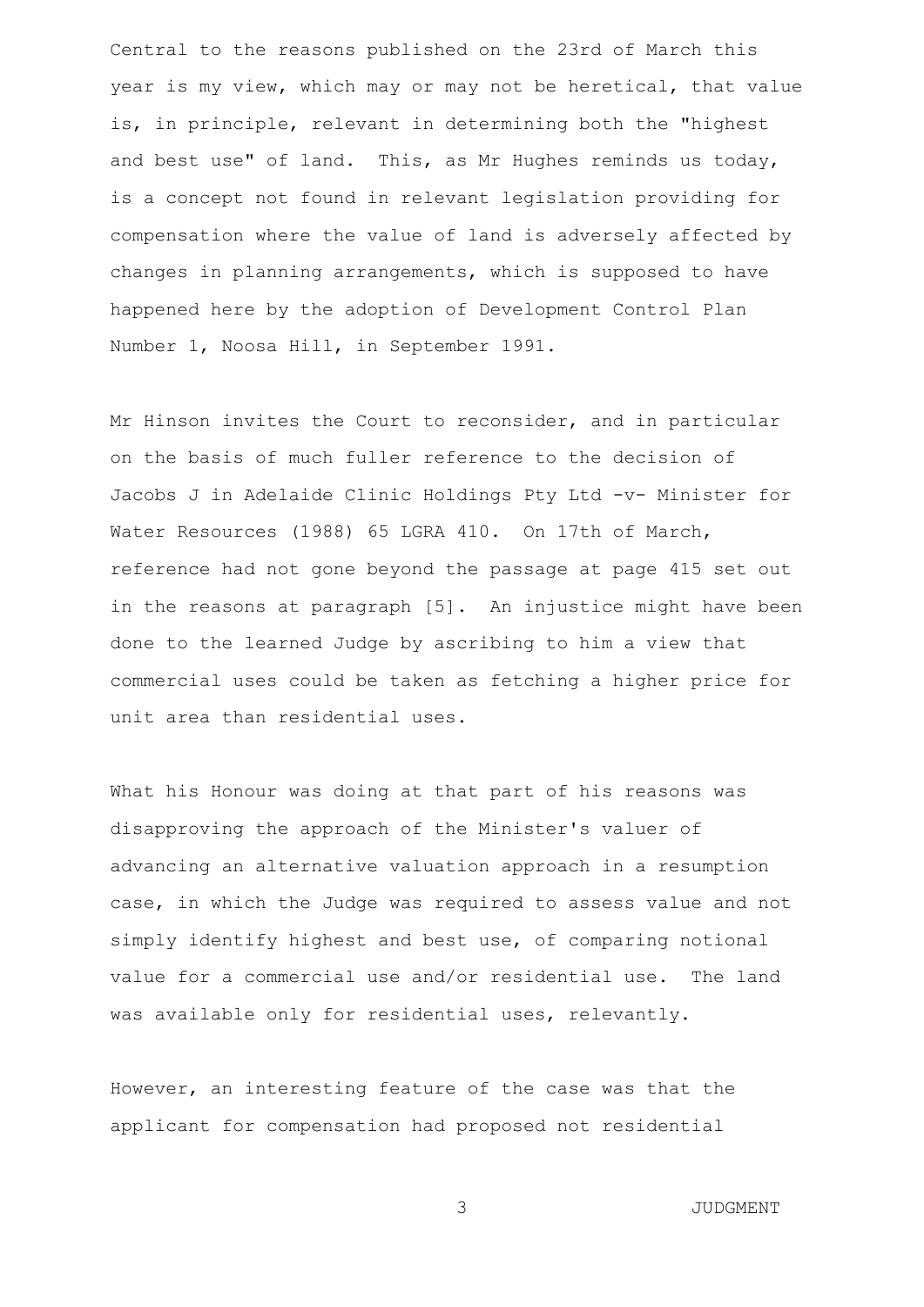## 18082006 T17/CMP32 M/T CMS94/2006 (Robin DCJ)

development but a development for medical purposes including a psychiatric hospital - being a use which was undoubtedly lawful because the Full Court of South Australia had so determined in relation to the specific site.

The notion that highest and best use may be something separate and apart from value, so that value cannot even require consideration in determining the use question, may gain some support from what appears at the top of page 131 in paragraph 3.17 of the book "Land Acquisition" by Brown, 5th Edition. Even there, the author brings in concepts of value in stating, "In determining the highest and best use of resumed land, the first task is to identify its market value for current use. Where it is claimed that the land has a greater value for a different use from its existing use, the claimant needs to establish" - there followed a list of things to be established, including lawfulness of uses and the likelihood of their being implemented within "a reasonably short time".

Also I am referred to Halsbury's Laws of Australia at 355-7105.

In Adelaide Clinic Holdings itself, it seems to me that my notion of value being a relevant factor in determining highest and best use can be found in the passage quoted by me previously in the reference to "higher price per unit of area". And, indeed, in the closing sentence: "It is not appropriate to determine the highest and best use by reference only to value."

**10**

**1**

**20**

**30**

**40**

**50**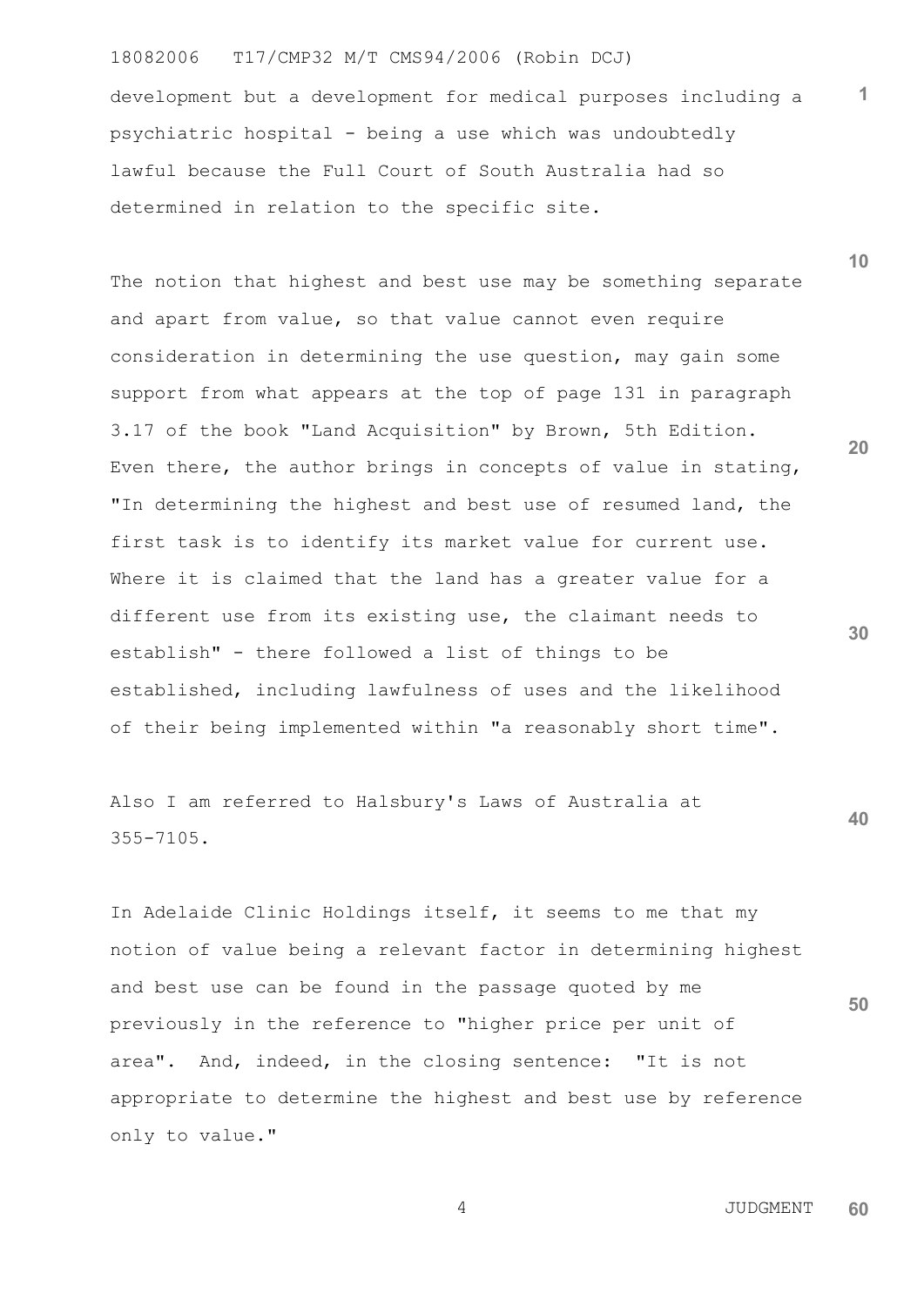The appearance of "only" is important and brings in factors such as feasibility, as happened in Garbler v. Redlands Shire Council [2001] QPELR 442, of which I am reminded today. In Adelaide Clinic Holdings, there is, at page 412 in the Judge's discussion of the approach of the preferred valuer:

"Mr Taylor did not overlook the use which the claimants seek to make of the subject land - that is, as a psychiatric hospital and consulting rooms - which he thought was a sound, economic, commercial use of the subject land but would probably support almost as high a value as may be ascribed to residential development."

And a further reference at 417: "Another useful test, however, is afforded by Mr Taylor's own valuation of the land acquired on a commercial basis, which he thought was not the highest and best use but was not much different from the highest and best use in terms of value."

**40 50** No order having been taken out or, indeed, pronounced, it is no doubt open to me to revisit my conclusions. On the basis of the additional material put before the Court today, I would not be disposed to change them. In those circumstances, Mr Hughes seeks a formal order which, the parties will know, is made against the background of the response of the 6th of April this year and, perhaps, supplementary information provided in correspondence exhibited to Mr Nicholls' affidavit filed yesterday.

**10**

**1**

**20**

**30**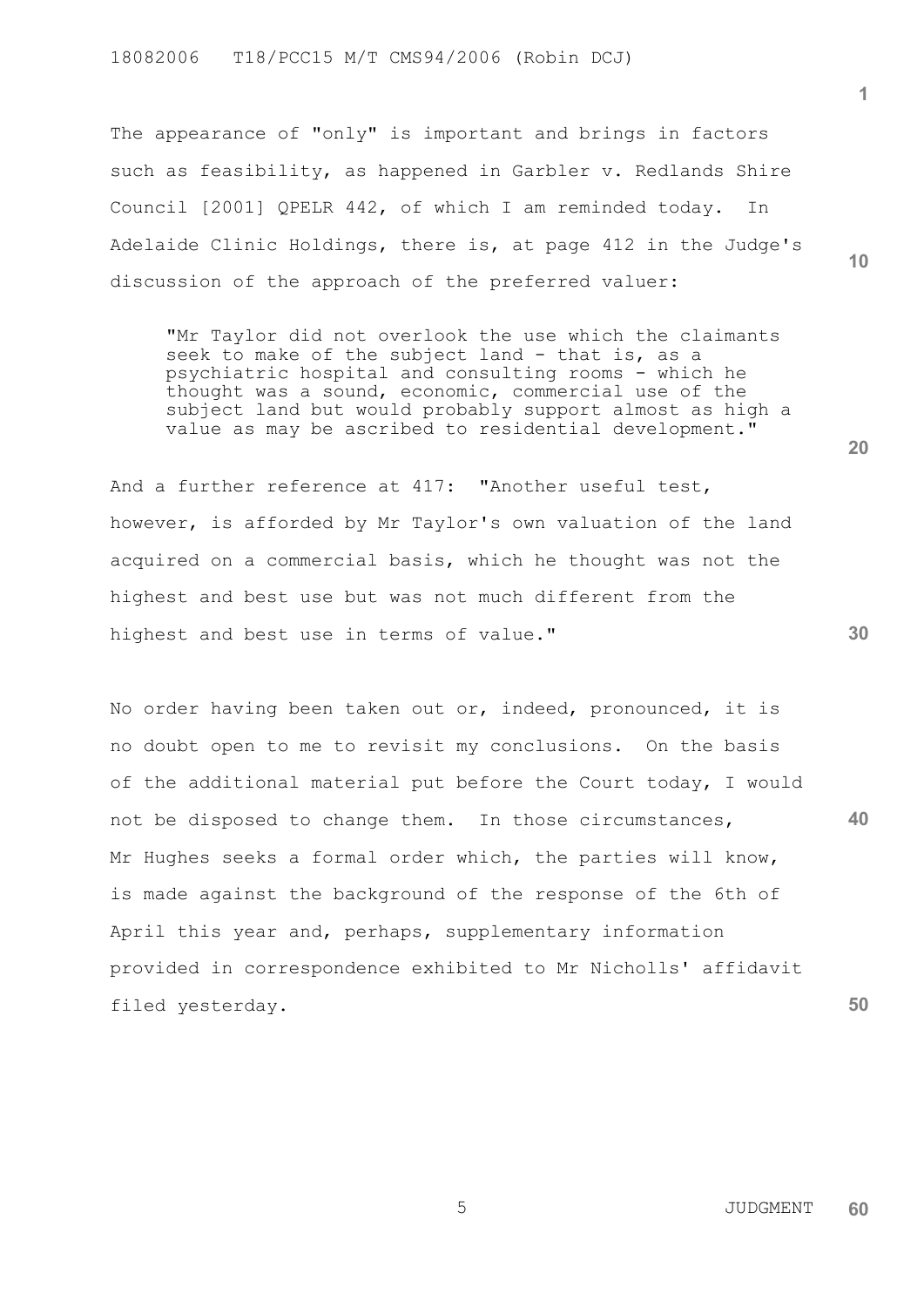## 18082006 T19/PAF23 M/T CMS94/2006 (Robin DCJ)

The making of the order today in those circumstances carries with it the implication that the particulars provided to date, although useful to a point, are inadequate.

**10 20** The appellant foreshadows amending its points of claim with the consequence, and no doubt the intended consequence, of being spared having to give particulars of allegations deleted. I agree with Mr Hughes that if that were to happen the Council ought to have the opportunity by a further request for particulars of remaining pleaded allegations to seek the particulars which may be denied it by amendment of points of claim to withdraw allegations.

**30 40** I do not propose to make any orders in relation to amending the points of claim. It would appear to me that the appellant is completely free to make amendments, if so advised, in circumstances of no points in response having yet been provided.

The order ought to be that the appellant provide further and better particulars as requested by the respondent's solicitors on 30th of January 2006 of paragraphs 1, 4, 5, 6, 7 and 8, satisfactory responses having been made, in the interim, to paragraphs 2 and 3.

contract to the contract of the contract of the contract of the contract of the contract of the contract of the contract of the contract of the contract of the contract of the contract of the contract of the contract of th **60**

**50**

**1**